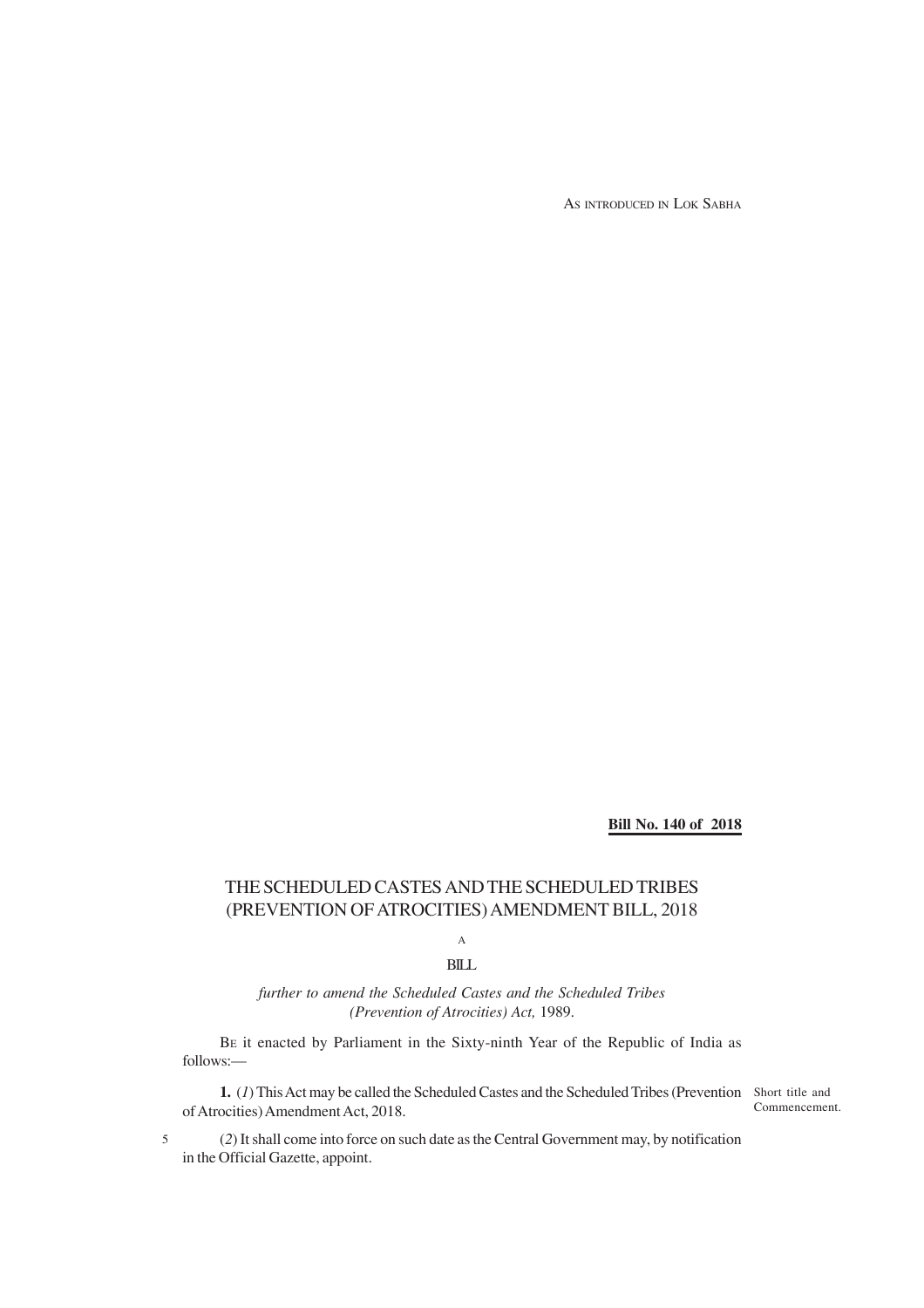**2.** After section 18 of the Scheduled Castes and the Scheduled Tribes (Prevention of Atrocities) Act, 1989, the following section shall be inserted, namely:— Insertion of new section 18A. 33 of 1989.

No enquiry or approval required.

"18A. (*1*) For the purposes of this Act,—

(*a*) preliminary enquiry shall not be required for registration of a First Information Report against any person; or 5

(*b*) the investigating officer shall not require approval for the arrest, if necessary, of any person,

10

against whom an accusation of having committed an offence under this Act has been made and no procedure other than that provided under this Act or the Code shall apply.

(*2*) The provisions of section 438 of the Code shall not apply to a case under this Act, notwithstanding any judgment or order or direction of any Court.".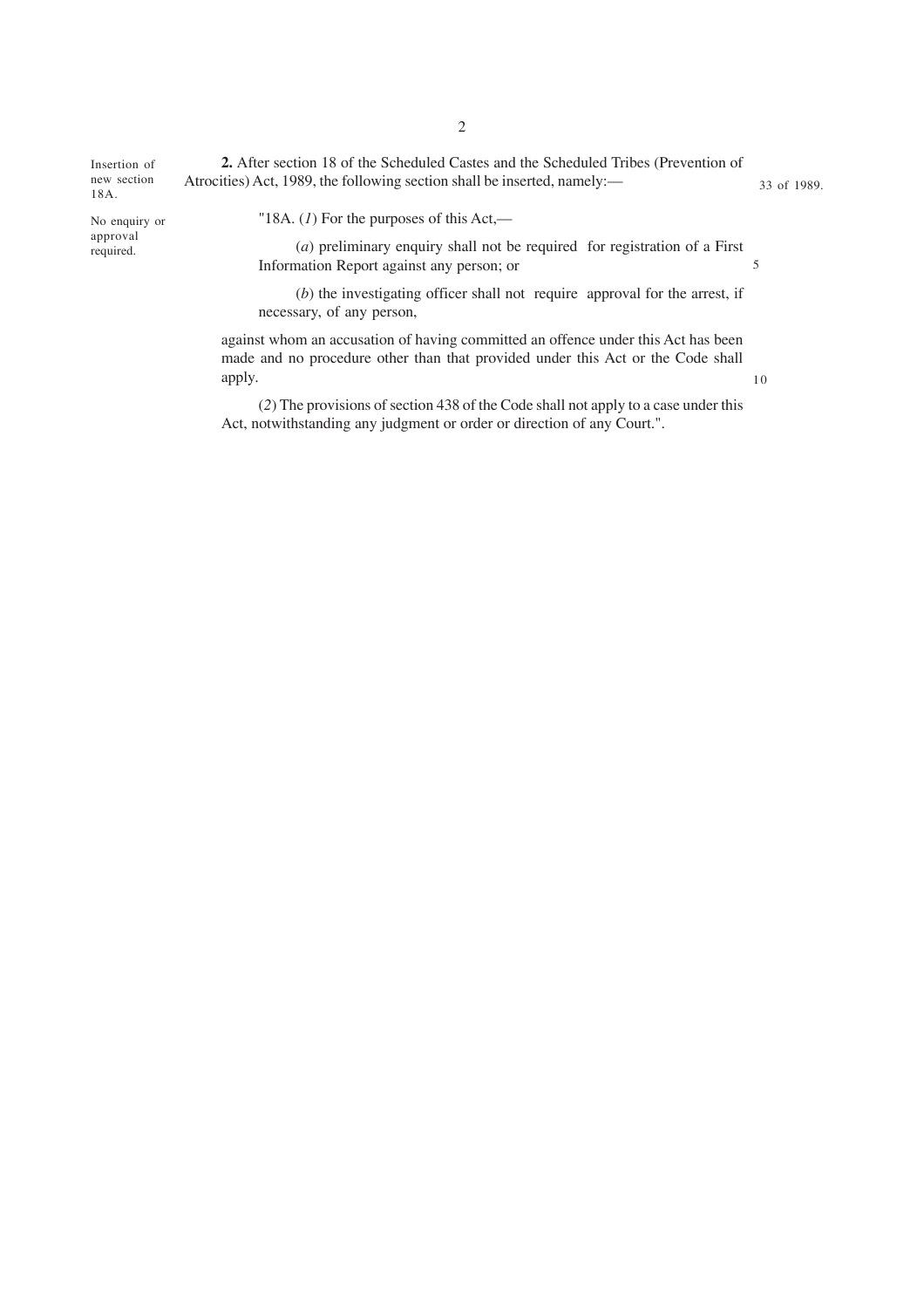## STATEMENT OF OBJECTS AND REASONS

The Scheduled Castes and the Scheduled Tribes (Prevention of Atrocities) Act, 1989 (said Act) was enacted with a view to prevent the commission of offences of atrocities against the members of the Scheduled Castes and the Scheduled Tribes and to provide for Special Courts and exclusive Special Courts for the trial of such offences and for the relief and rehabilitation of the victims of such offences. The said Act was amended in 2015 with an objective to deliver greater justice to members of the Scheduled Castes and the Scheduled Tribes.

2. In a recent judgment, the Supreme Court has held that a preliminary enquiry shall be conducted by a Deputy Superintendent of Police to find out whether allegations make out a case under the said Act before registering a First Information Report relating to commission of an offence and the approval of an appropriate authority shall be obtained before arrest of any person in connection with such offence.

3. However, the provisions of the Code of Criminal Procedure, 1973 provide that every information relating to commission of an offence, if given, shall be recorded and where the investigating officer has reason to suspect the commission of an offence, he can arrest a person and there is no requirement of conducting a preliminary enquiry before recording of any such information or obtaining of an approval from any authority before arresting any person. Moreover, such preliminary enquiry and approval would only delay the filing of a charge sheet.

4. The principles of criminal jurisprudence and section 41 of the Code of Criminal Procedure, 1973 as interpreted in several judgments, implies that once the investigating officer has reasons to suspect that an offence has been committed, he can arrest an accused. This decision to arrest or not to arrest cannot be taken away from the investigating officer.

5. In view of the above, it is expedient in the public interest that the provisions of the Code of Criminal Procedure, 1973 be made applicable in respect of registration of First Information Report relating to commission of an offence or arrest of any person without any preliminary enquiry or approval of any authority, as the case may be.

6. The Bill seeks to achieve the above objects.

*The* 2*nd August*, 2018.

NEW DELHI; THAAWAR CHAND GEHLOT.